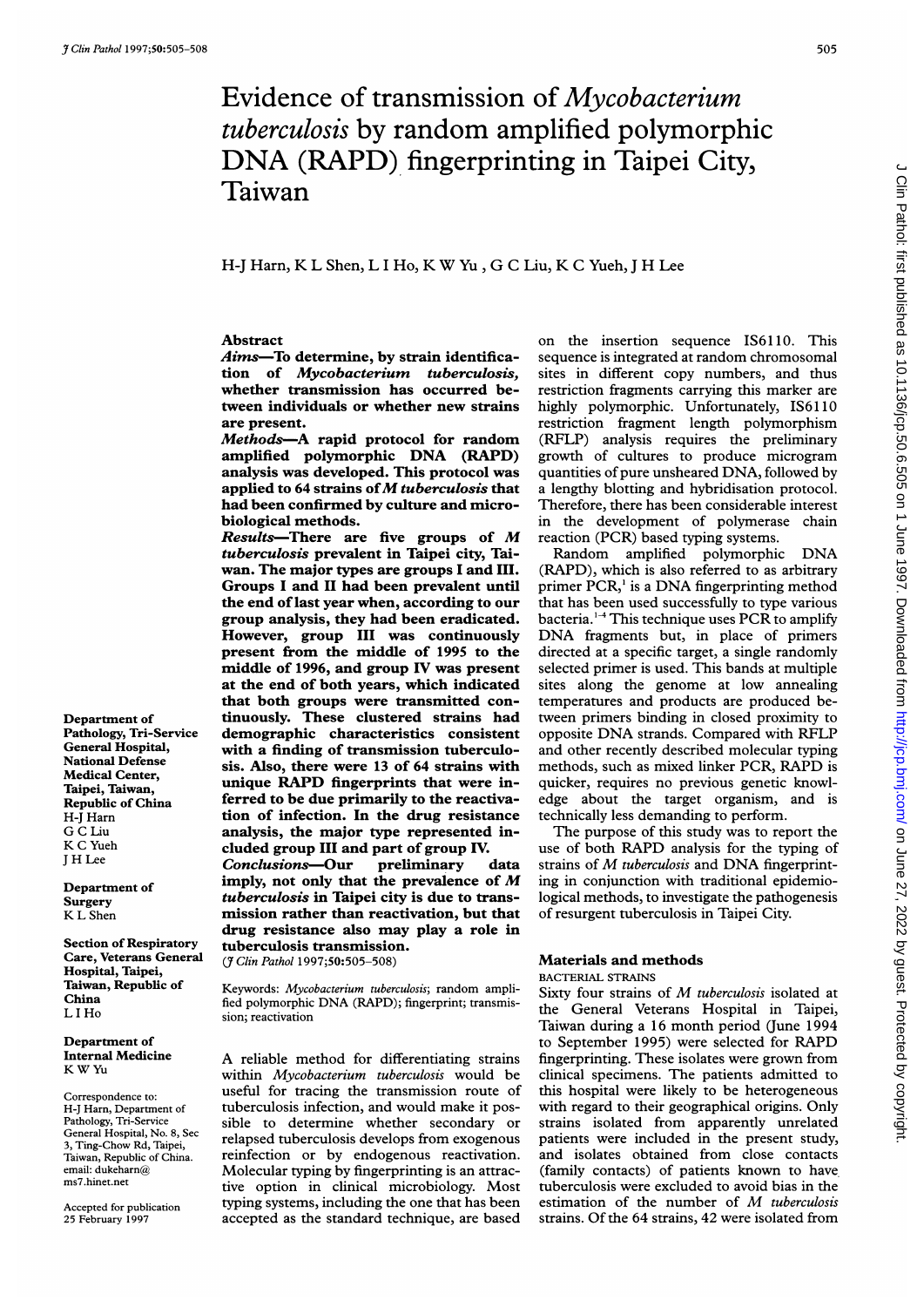sputum, eight were isolated from lymph nodes, six were isolated from urine, and eight were isolated from cerebrospinal fluid. Two strains were isolated from sputum specimens from the same patient on two separate occasions, six months apart. All isolates were identified as M tuberculosis by growth rate, optimal growth temperature, colony morphology, and biochemical testing (niacin accumulation, nitrate reduction, 68°C semiquantitative catalase, thiophen-2 carbocylic acid hydrazide susceptibility, and pyrazinamidase). Susceptibility testing was performed with the Centers for Disease Control and Prevention (Atlanta, Georgia, USA) version of the proportion method.<sup>5</sup>

# CULTURE AND GENOMIC DNA PREPARATION

Culture of mycobacteria strains and DNA extraction was performed as described by Salfinger  $et$  al, with modification. $6$  Briefly, mycobacteria strains were grown for three weeks at 37°C in 20 ml of 7H9 Middlebrook medium supplemented with albumin dextrose catalase (Difco, Detroit, Michigan, USA). Cycloserine (1 mg/ml) was added for the last 24 hours of culture. Bacteria were pelleted by centrifugation and resuspended in 500  $\mu$ l of TE buffer (50 mM Tris, pH 8.1, containing <sup>50</sup> mM EDTA and sucrose 25% wt/vol) and 500  $\mu$ g/l of lysozyme. Finally, 500 µl of 100 mM Tris (pH 8) containing 400  $\mu$ g/ml of proteinase K and 1% sodium dodecyl sulphate (SDS) was added followed by 80 µl of cetyltrimethylammonium bromide (CTAB). Samples were vortexed briefly and incubated for 30 minutes at 65°C. An equal volume of phenol and chloroform-isoamyl alcohol was added and precipitated with ethanol using a standard method. The concentration of DNA was determined by spectrophotometric analysis at an optical density of 260 nm.



Figure 1 Using DKU44 and DKU49 as primers five groups of Mycobacterium tuberculosis could be distinguished. The number on top of each lane represents the different patients. Lane M, molecular weight markers.

POLYMERASE CHAIN REACTION AMPLIFICATION

Three primers (DKU43, AATCGGGCTG;<br>DKU44, CCGGGGCGGTTC; DKU49, CCGGGGCGGTTC; CCGCCGACCGAG) were used either alone or in combination (DKU44 and DKU49 or DKU49 and DKU43). The primer sequences are according to Prasit et al.<sup>4</sup> Amplification was carried out using <sup>1</sup> ng of template DNA,  $1.5 \mu M$  of each primer, and 2.3 units of Taq polymerase in a total volume of 50  $\mu$ l made up with reaction buffer (Promega, Madison, Wisconsin, USA) containing <sup>10</sup> mM Tris HCl, pH 9.0, 1.5 mM MgCl<sub>2</sub>, 50 mM KCl, 0.1% Triton X-100, 0.01% wt/vol gelatin, and  $200 \mu M$  of each dNTP. The reaction mixture was overlaid with 50 µl of mineral oil, incubated for three minutes at 94°C and heated in <sup>a</sup> DNA thermal cycler <sup>480</sup> (Perkin Elmer, Norwalk, USA) for 35 cycles consisting of: 30 seconds at 94°C, 15 seconds at 40°C and 30 seconds at 72°C. The products were visualised by ethidium bromide staining after electrophoresis in <sup>a</sup> 2% agarose gel. PCR was carried out in triplicate, at least, on all samples to ensure the reproducibility of the results. Samples with and without M tuberculosis DNA were used as positive and negative controls, respectively, in each RAPD experiment.

# COMPUTER ANALYSIS AND STATISTICS

Dendron software was used to compare M tuberculosis fingerprints. The RAPD patterns were scanned with a Shaper Scanner into the Dendron data file in a Macintosh II computer using a direct illumination adapter. The lanes were corrected for angle distortion, separated, and scanned for pixel density. The RFLP patterns were normalised by equating molecular weight markers between the films. The similarity values (Sab) were calculated between each pair of RAPD fingerprints on the basis of band positions alone by the formula:  $Sab = (number of bands shared between A and$ B)/[(number of bands in A) + (number of bands in  $B$ ) - (number of bands shared between A and B)]. This is <sup>a</sup> simplification of the formula used by Schmid *et*  $a^{r}$  and ignores differences in intensity of hybridisation. Identical isolates have a Sab value of 1.0, whereas isolates with no bands in common have <sup>a</sup> Sab value of 0.0. Sab values between 1.0 and 0.6 were assumed to belong to the same cluster.

#### Results

 $\leftarrow$  100 bp Of 67 patients who had culture proved tuberculosis during the study period, the medical records were reviewed for 64 patients with known RAPD fingerprints. All 64 patients were human immunodeficiency virus (HIV) negative. All samples were from Chinese patients who lived in Taipei city (31 men and <sup>33</sup> women). On the basis of their DNA fingerprints (fig 1) 51 of the 64 cases were classified as group I-V: 29.3% were group I, 17.6% were group II, 25.5% were group III, 17.6% were group IV, and 9.8% were group V. The remaining 13 cases were unclassified. The time course showed that group <sup>I</sup> and II accumulated around June 1994 to January 1995. In contrast, group III occurred from June 1994 to Septem-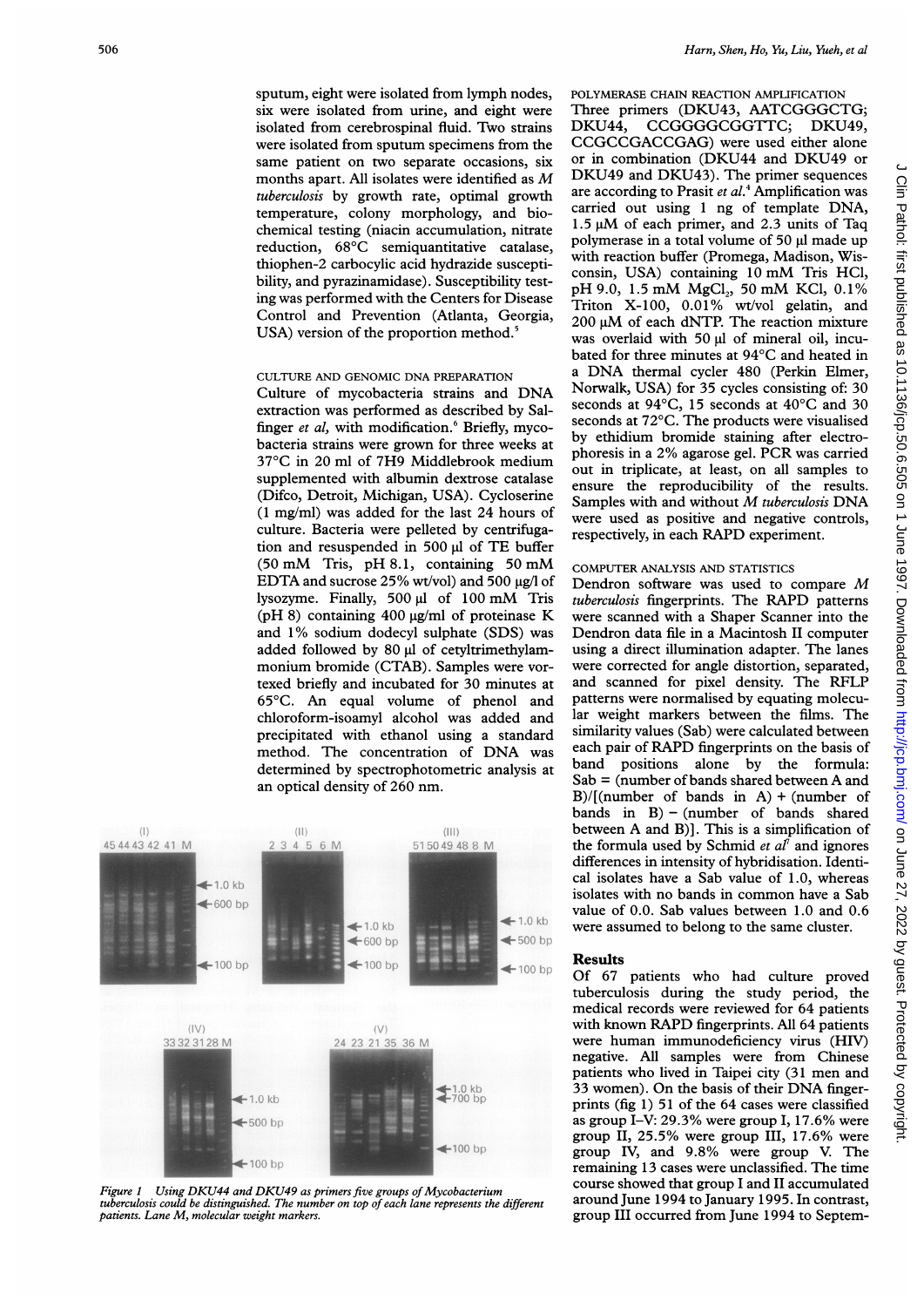

Figure 2 The time course showed that groups I and II were accumulated at one end<br>(between June 1994 and January 1995), group III was spread over the whole year, group<br>IV accumulated at both ends (July to September 1994 Vwas distributed in <sup>a</sup> sporadic manner.



Figure 3 In the area distribution analysis, groups III and IV were localised to the northwest area of Taipei, groups I and II tended to cluster in a northern direction, and group Vshowed <sup>a</sup> sporadic distribution pattern.

ber 1995. Group IV accumulated from July to September 1994 and May to June 1995 (fig 2). In the area distribution analysis, group III and group V were localised within area of Taipei city. Whereas group I and II were distributed in a northerly manner, group IV appeared have a sporadic distribution pattern (fig 3). In the drug (isoniazid, refampin, ethambutol, and pyrazinamide) resistance analysis, most occurred in group III (68%) with ethambutol predominant (data not shown). No drug resistance was found in group II.

### Discussion

Molecular typing RAPD fingerprinting can distinguish strains of M tuberculosis. Compared with phage typing, this method yields greater polymorphism, is technically simpler and faster, and requires no radioactive materials. The degree of polymorphism obtained by RAPD was almost the same as that obtained by RFLP.<sup>8</sup> However, RAPD is faster and techni-0 cally less demanding than most other molecular typing methods and, furthermore, no DNA sequence information is necessary. Also, much smaller amounts of purified DNA (< <sup>25</sup> ng) are required than for methods such as RFLP. In addition, since the bands visualised by RAPD are generally smaller than those in RFLP analysis, theoretically, RAPD can tolerate greater shearing of DNA. This is of practical importance as, in our experience, DNA 6 <sup>7</sup> 8 <sup>9</sup> isolation from mycobacteria is almost impossible to achieve without shearing.

Although RAPD is relatively simple and use ful for epidemiological analysis, standardisation of the PCR mixture and conditions are very important for reproducibility. Owing to the presence of mucopolysaccharide in the cell wall of mycobacteria, purification of DNA by phenol chloroform and ethanol precipitation is Taipei City **not** sufficient. In our experience, CTAB treatment is the simplest method of generating purified DNA, suitable for RAPD analysis, from boiled cell extracts. Also, it was necessary to standardise the amount of DNA in each RAPD reaction mixture (25 ng of DNA) to ensure that non-specific bands were not present. A range of primer concentrations from 0.5 to 1.5  $\mu$ M in each reaction mixture is suggested, keeping the number of distinct bands constant. As the concentration of Taq polymerase was increased from 2.5 to 3.0 units, slight variations in the banding patterns were observed. In our experiments, less than 2.5 units of Taq polymerase were used. Finally, even with this standardisation, reproducible profiles were difficult to obtain, and it was necessary to perform triplicate analyses for the true profile differences to be differentiated from experimental variation.

> By using a Sab value of 0.6 as the cutoff point, we classified M tuberculosis as either clustered or unique. Of the <sup>64</sup> cases of M tuberculosis, 51 (79.7%) grouped into five clusters and <sup>13</sup> (21.3%) had unique RAPD fingerprints. The substantial diversity of RAPD patterns among members of the study population suggests that the chance occurrence of identical RAPD fingerprints among unrelated cases would be unlikely. Therefore, we have inferred that cases of tuberculosis caused by strains with identical RAPD fingerprints are caused by recently transmitted disease, and that cases caused by strains with unique RAPD fingerprints are due primarily to the reactivation of infection. In our findings, the isolation of group I strains accumulated between July 1994 and January 1995, and group II accumulated between October 1994 and February 1995. However, group III was persistent throughout the whole year while group IV occurred both at the beginning of  $1994$  and end of 1995 (fig 2).